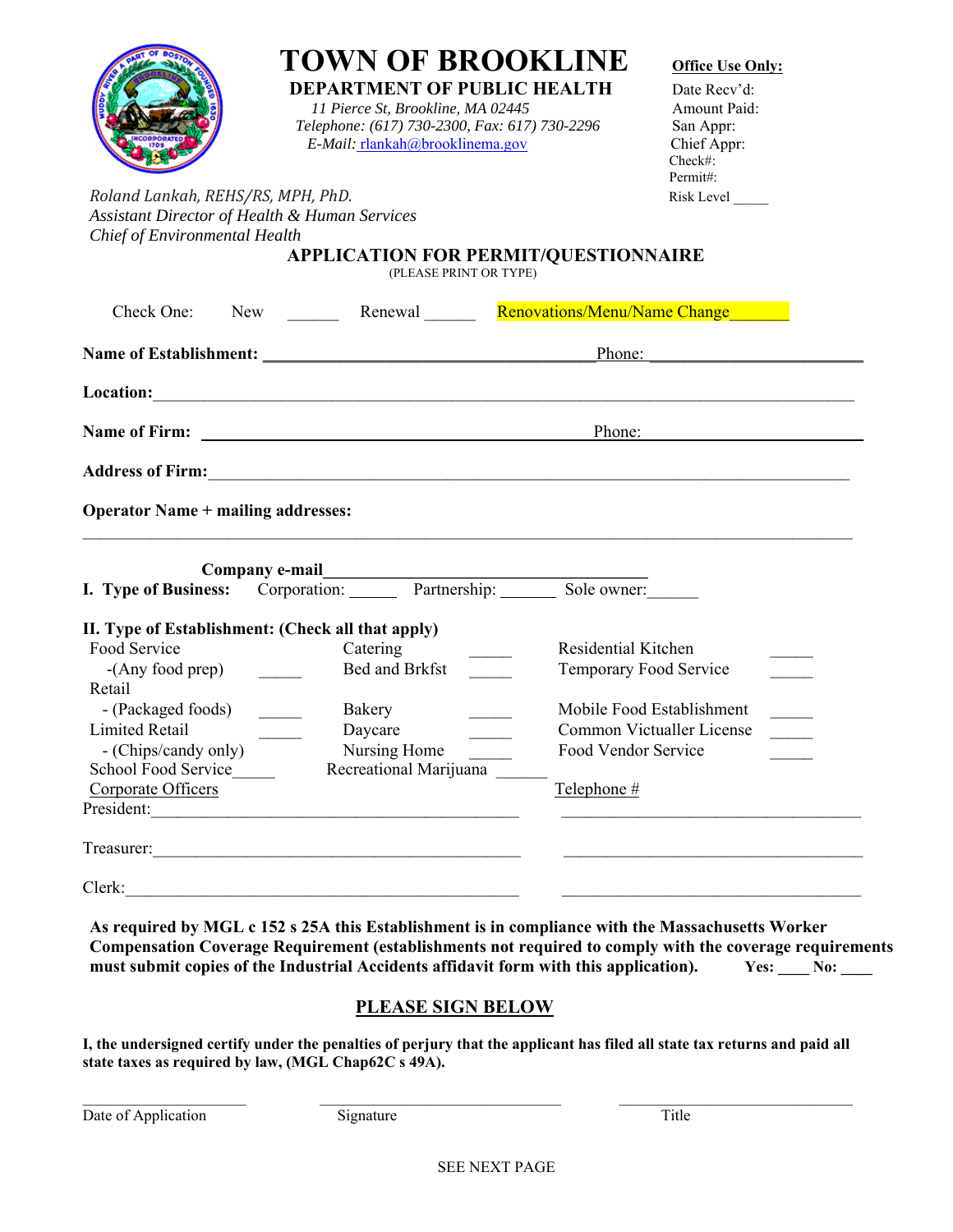| <b>III. Days and Hours of operation:</b> |  |
|------------------------------------------|--|
|                                          |  |

**IV.** Seating Capacity:  $\qquad \qquad$  Outdoor Seating:  $\qquad \qquad$  V. Size of Establish. (Sq. Footage):  $\qquad \qquad$ 

## **V. Names and positions of Employees trained and certified in Choke-Saving technique and dates of Certification as on certificate: (required 25 seats or more)**

|       |        | Certification granted by (attach copies of certification)                              |  | (If these employees are currently certified by the American Red Cross or other organization, copies must be attached.)                                                                                                         |
|-------|--------|----------------------------------------------------------------------------------------|--|--------------------------------------------------------------------------------------------------------------------------------------------------------------------------------------------------------------------------------|
| VI.   |        |                                                                                        |  |                                                                                                                                                                                                                                |
| VII.  |        |                                                                                        |  |                                                                                                                                                                                                                                |
| VIII. |        |                                                                                        |  | Name and address of Pest Control Company: Manual Company and Address of Pest Control Company:                                                                                                                                  |
| IX.   |        |                                                                                        |  | Rubbish Removal Co.<br>Frequency of Removal:                                                                                                                                                                                   |
|       |        | X. Type of Food Sold/Or Produced, Approved Waivers - Variances: (check all that apply) |  |                                                                                                                                                                                                                                |
|       |        |                                                                                        |  |                                                                                                                                                                                                                                |
|       |        |                                                                                        |  |                                                                                                                                                                                                                                |
|       |        |                                                                                        |  | Reduced Oxygen Packaging/Sous Vide/vacuum packaging _________ Sushi (Requires HACCP Plan)                                                                                                                                      |
|       |        | Frozen Dessert/yogurt/custard (from machine) Dogs on Patio:                            |  |                                                                                                                                                                                                                                |
|       | (Y/N): |                                                                                        |  | Time as a Public Health Control Measure (Approved to keep potentially hazardous foods at room temperature)<br>Approved foods: Pizza Pastry Other                                                                               |
|       |        |                                                                                        |  | Frozen Dessert Testing Lab: 1990 and 200 and 200 and 200 and 200 and 200 and 200 and 200 and 200 and 200 and 200 and 200 and 200 and 200 and 200 and 200 and 200 and 200 and 200 and 200 and 200 and 200 and 200 and 200 and 2 |
|       |        |                                                                                        |  |                                                                                                                                                                                                                                |
|       |        | Approved to have non-screened open windows $(Y/N)$ :                                   |  |                                                                                                                                                                                                                                |
|       |        | Installed Odor Control System (to control cooking odors) (Y/N):                        |  |                                                                                                                                                                                                                                |

**XI. Menu: (New Applications Only)** Attach a copy of your Menu. List menu items below if current menu not available. Menu items must comply with Town of Brookline Article 8.28 Restriction on Use of Artificial Trans Fat, and display Consumer Advisory to inform consumers of risk of eating raw or undercooked foods. **You must also include Allergy Advisory Statement**

**\_\_\_\_\_\_\_\_\_\_\_\_\_\_\_\_\_\_\_\_\_ \_\_\_\_\_\_\_\_\_\_\_\_\_\_\_\_\_\_\_\_\_ \_\_\_\_\_\_\_\_\_\_\_\_\_\_\_\_\_\_\_\_\_ \_\_\_\_\_\_\_\_\_\_\_\_\_\_\_\_\_\_** 

**\_\_\_\_\_\_\_\_\_\_\_\_\_\_\_\_\_\_\_\_\_ \_\_\_\_\_\_\_\_\_\_\_\_\_\_\_\_\_\_\_\_\_ \_\_\_\_\_\_\_\_\_\_\_\_\_\_\_\_\_\_\_\_\_ \_\_\_\_\_\_\_\_\_\_\_\_\_\_\_\_\_\_**